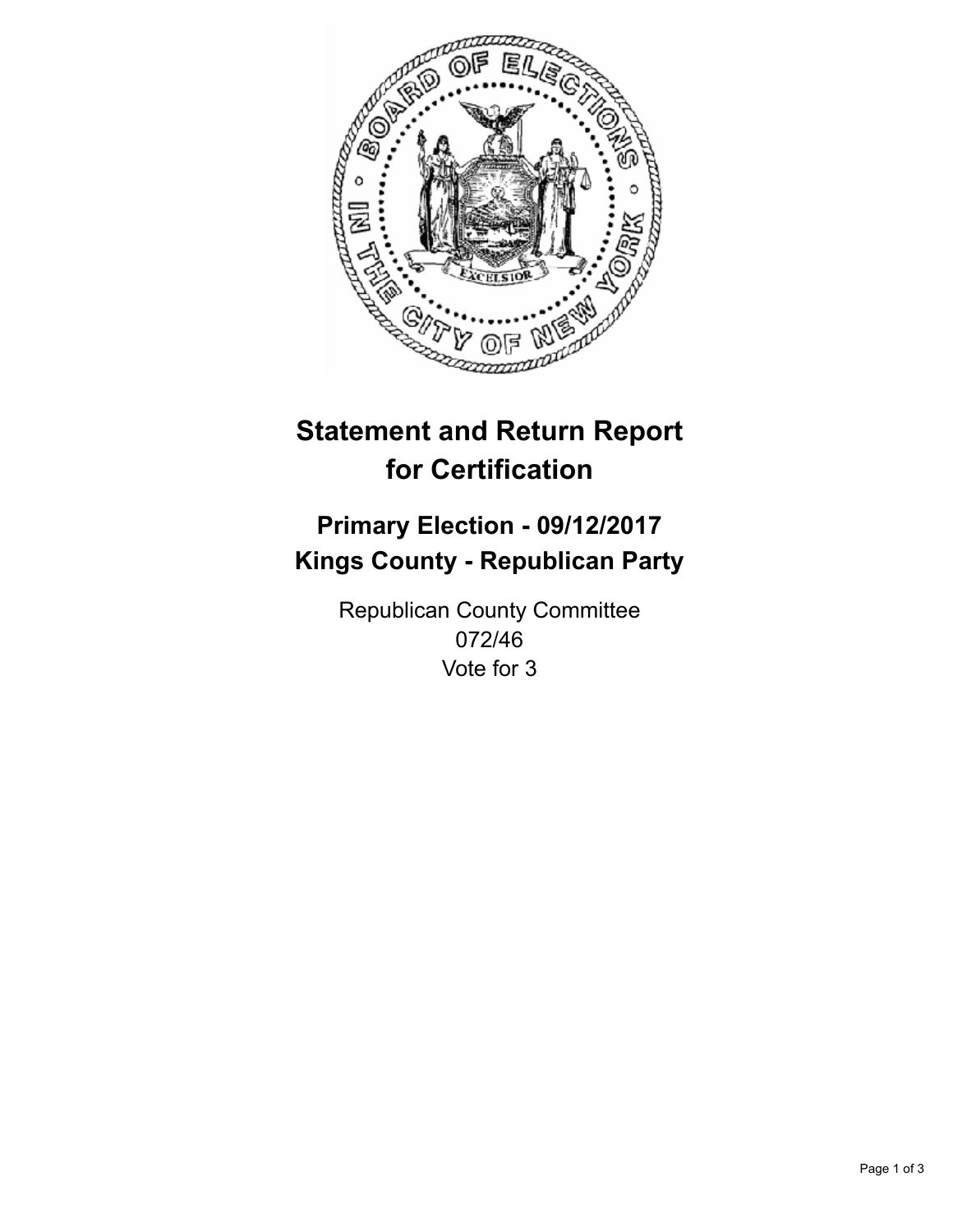

## **Assembly District 46**

| <b>PUBLIC COUNTER</b>                                    | 53 |
|----------------------------------------------------------|----|
| <b>MANUALLY COUNTED EMERGENCY</b>                        | 0  |
| ABSENTEE / MILITARY                                      | 3  |
| AFFIDAVIT                                                | 0  |
| <b>Total Ballots</b>                                     | 56 |
| Less - Inapplicable Federal/Special Presidential Ballots | 0  |
| <b>Total Applicable Ballots</b>                          | 56 |
| NICHOLAS SARTA                                           | 17 |
| <b>STEVEN CASO</b>                                       | 16 |
| CATHERINE GRILLO                                         | 14 |
| <b>MARY ANN LENTO</b>                                    | 15 |
| <b>EMILY CATANZARO</b>                                   | 8  |
| DAVID M. FERRARO                                         | 15 |
| <b>Total Votes</b>                                       | 85 |
| Unrecorded                                               | 83 |